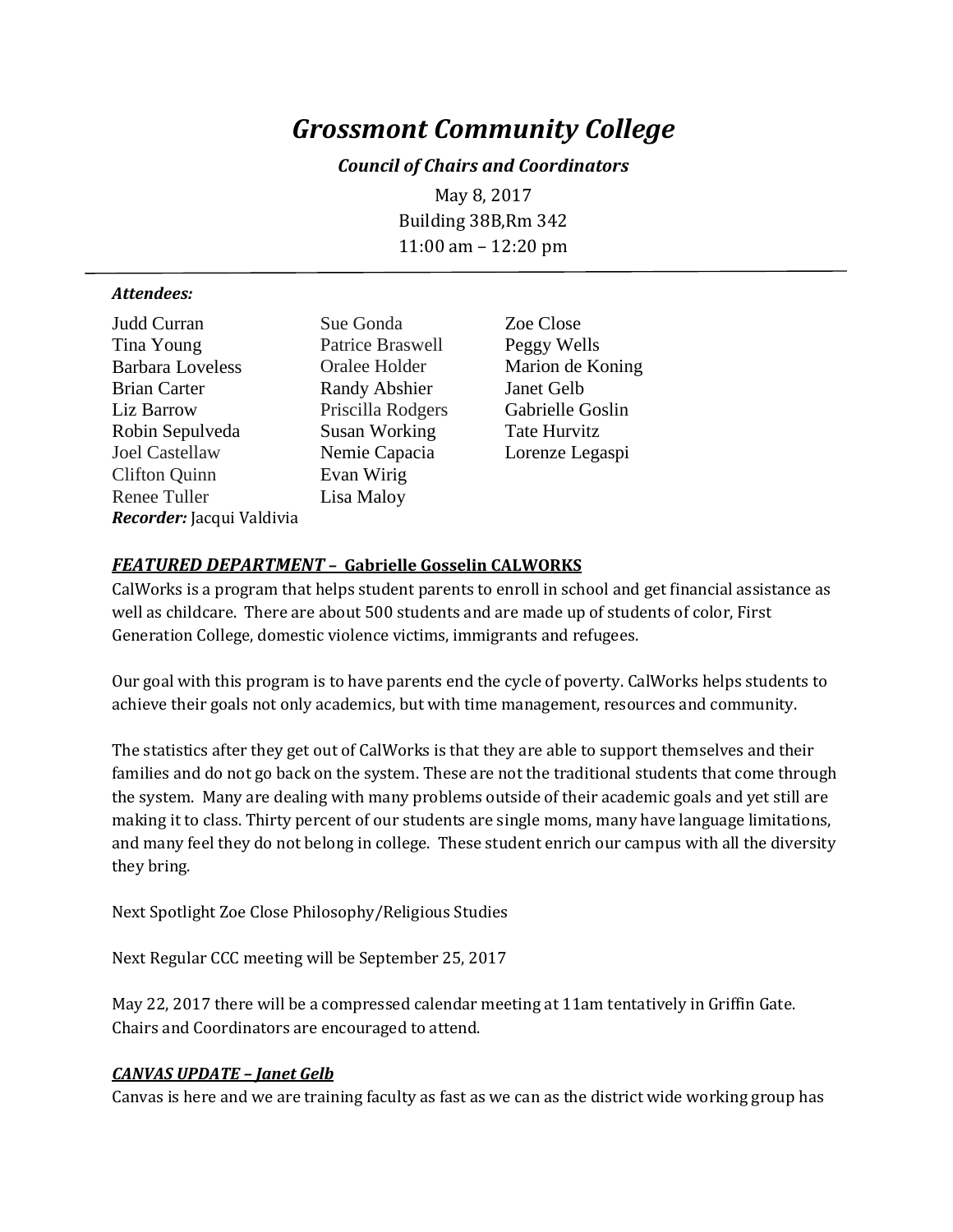decided that January 29 will be the last day we will be using Blackboard. Blackboard will be here till the end of spring, but you must request a container to maintain your information.

We have already trained 100 faculty and they will be taking over the training and teaching other faculty. There will be three dates in the summer for training.

- June 12 with Sarah Martin
- July 10 Jim Hudson
- July 17 Michael Stewart

After the week of finals on days June 6th, 7th, and 8th we will be doing a 4-hour workshop from 9am-1pm for faculty who only use Blackboard/Canvas as a repository for content, syllabus and grades. They will be given a template and will come out with a ready class in Canvas. Please sign up as quickly as possible and the classes are filling up fast.

There are many mentors that are also training their own departments

# *UPDATES FROM CHAIR – Judd & All*

*Compress Calendar Discussion-* There will be a CC meeting on 5/22/2017at 11 am in Griffin Gate. It will include the data from the survey that went out to faculty and students. Please come to the meeting.

CC Caucus CCC held a CC Caucus. Judd will send out the minutes for that meeting. Another one will be scheduled in the fall.

# *Budget Nuts and Bolts – Lorenze Laegaspi*

Lorenze talked about the budget cycle in California which starts in January when the Governor passes on his budget and allocations based on his estimates of revenues. This gives us a glace as what it means for our budgets and what it means locally. Due to the debts in the state and the need to put into reserves, we are not getting as much money that there is in the state.

There is a recession, and we do not know how low it will go, but the governor is working on the reserves for that time.

We get 11% from the government. This is an important time between May and when the actual budget is done in July. This is the time advocacy work is done.

Some concerns are that we have been growing for 6 years nothing will change this budget cycle 17- 18, but going forward we will see a little dip in 18-19.

Locally we have a district allocation model. There is a task force that looks at how we budget in the district. This is so that each cycle we are allocating to the plans and programs that achieve our goals and targets. There is a budget task force that is on our radar, so anyone that might want to be